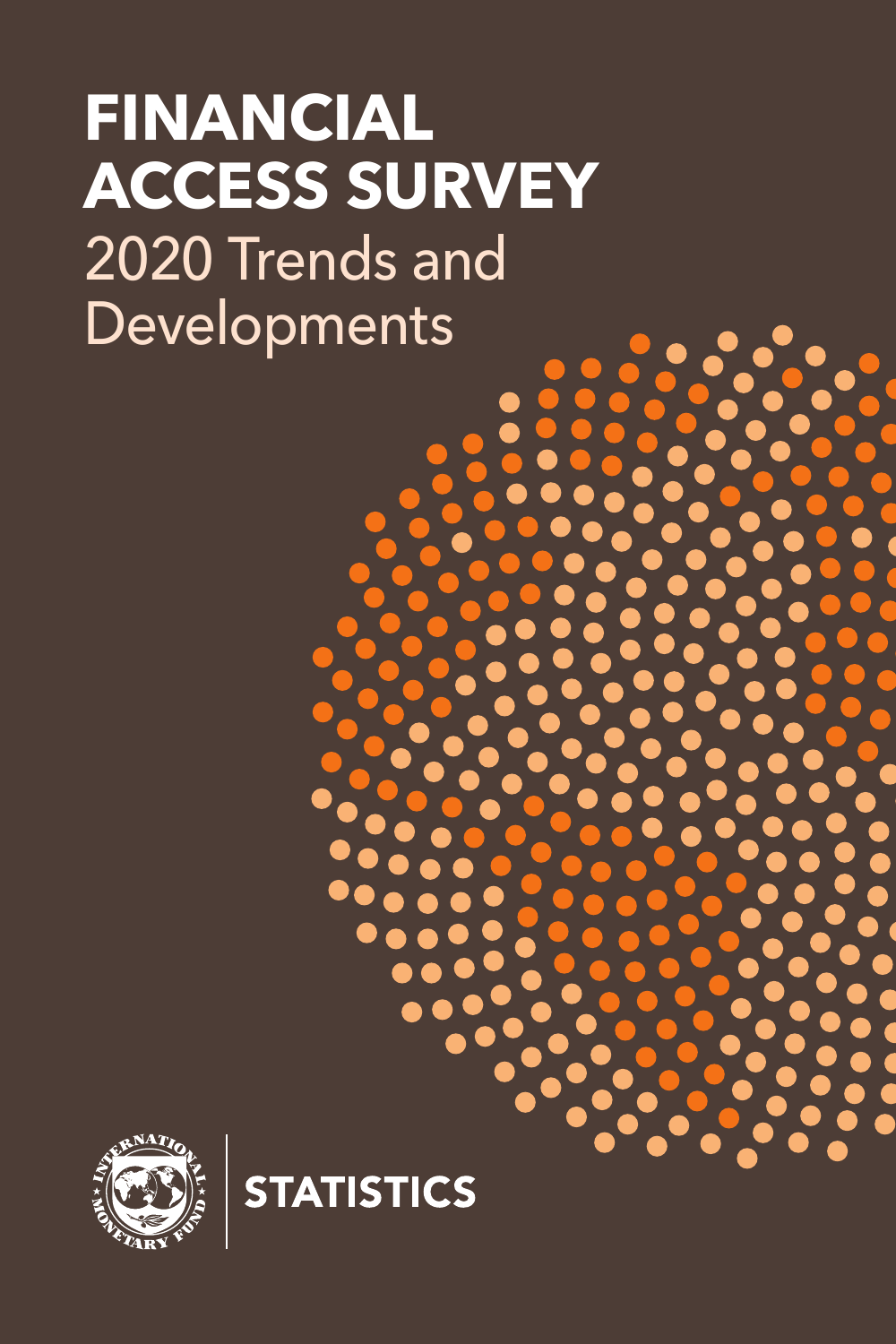# **THE FINANCIAL ACCESS SURVEY IN THE TIMES OF COVID-19**

This round of the Financial Access Survey (FAS) takes place in the midst of the global COVID-19 pandemic. Impressively, despite containment measures including lockdowns and social distancing, 155 jurisdictions have reported data to the FAS as of October 26, 2020. This is testament to the importance authorities place on the collection and dissemination of FAS data. Indeed, in some areas, data reporting to the FAS has improved. In the 2020 round, which collected data through 2019, the number of jurisdictions reporting gender-disaggregated data increased to 60, compared with 49 last year. Six additional jurisdictions have also started to report data on mobile money, increasing the FAS mobile money data coverage to 78 jurisdictions among more than 90 countries where mobile money services are available.

To supplement country authorities' efforts to support financial access and to share peer experiences regarding financial access policies to meet the pandemic, the IMF recently launched the Financial Access COVID-19 Policy Tracker (Box 1), documenting policy measures enacted to facilitate financing for small and medium-sized enterprises (SMEs) and the use of digital financial services across the world.

This edition of FAS Trends and Developments showcases financial access conditions under which countries were first exposed to the COVID-19 pandemic and takes a closer look at some of the policy responses to the crisis with a special focus on SMEs and digital financial services.

# **FINANCIAL ACCESS AND USE: A PRE-PANDEMIC SNAPSHOT**

Financial inclusion is a multifaced concept, encompassing various dimensions, including access to and use of financial services as well as other aspects such as affordability and quality of financial services and products (Espinosa-Vega et al. 2020). Access and usage are the most commonly used concepts to monitor the progress made by countries in furthering financial inclusion. The newest edition of the FAS, an annual supply-side database collecting data on these two facets both for traditional and digital financial services, offers a pre-pandemic snapshot of the levels of financial access and use around the globe.

# **Traditional Banking Services**

In general, access to and use of traditional financial services, as measured by the FAS indicators, has deepened over time in low- and middle-income economies. The latest data from 2019 indicate that the number of ATMs per 100,000 adults and the number of deposit and loan accounts per 1,000 adults grew for the past years in these economies (Figure 1).<sup>1</sup> In contrast, the number of commercial bank branches was at a similar level to 2013 for both low- and middle-income economies. These trends reflect the recent rise of mobile money and non-branch retail agent outlets (IMF 2018; and IMF 2019).<sup>2</sup> For high-income and some upper middle-income economies, the number of bank branches declined over this period. This declining trend likely reflects two factors: on the one hand, cost-cutting measures by banks to improve efficiency; on the other, the growing popularity of digital financial services (Espinosa-Vega et al. 2020; and IMF 2019).

<sup>1</sup> The two FAS access indicators—the number of ATMs per 100,000 adults and the number of commercial bank branches per 100,000 adults—are designated as indicators to monitor UN Sustainable Development Goals Target 8.10, which is to strengthen the capacity of domestic financial institutions to expand access to banking, financial services, and insurance for all.

<sup>&</sup>lt;sup>2</sup> Non-branch retail agent outlets typically include retail stores, post offices and small businesses acting on behalf of the banks to carry out financial transactions.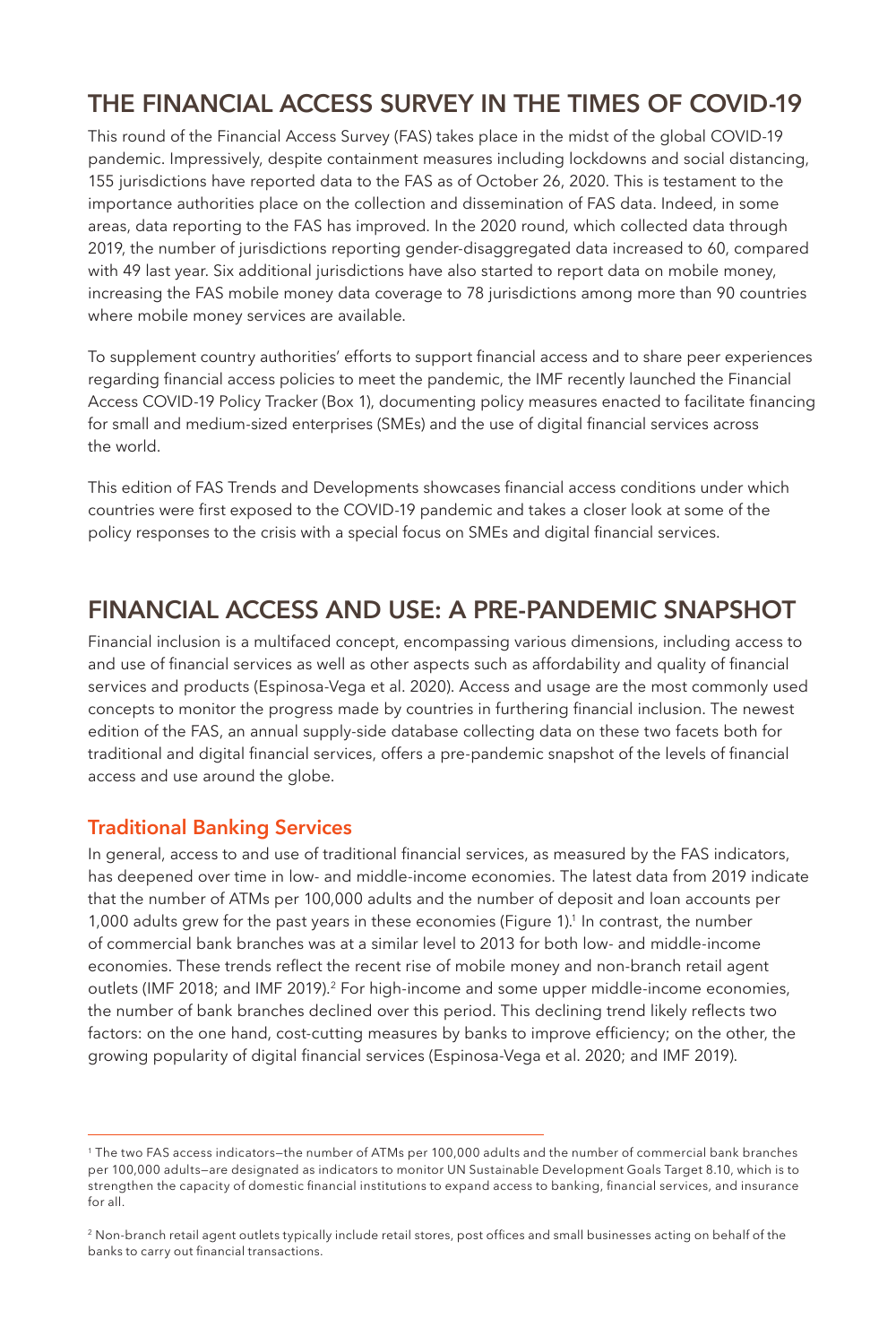#### Figure 1. Access to and use of traditional financial services has deepened in low- and middleincome economies



#### Commercial bank branches and ATMs





#### Deposit and Loan accounts

Sources: Financial Access Survey and IMF staff calculations. Note: Samples are based on data availability for the three years shown in the charts.

# **Digital Financial Services**

The progress made in getting people into the folds of the financial system, especially in lowand middle-income economies, has been made possible, in part, through innovations such as digital financial services, including mobile money.<sup>3</sup> Mobile money has taken deep root in both sub-Saharan Africa and Asia, providing financial services to the underbanked and unbanked populations in these regions. A sample of select economies shows a significant increase in the number of registered mobile money accounts per 1,000 adults (Table 1). The latest FAS data also suggest continued high usage of mobile money in some economies. For instance, the value of mobile money transactions in 2019 is close to 70 and 90 percent of GDP in Ghana and Cambodia, respectively. In addition, the value of mobile and internet banking transactions grew faster in lowand middle-income economies since 2015 (Figure 2).4

<sup>&</sup>lt;sup>3</sup> Mobile money, as defined by the FAS, is a financial service offered by a mobile network operator (MNO) or another entity that partners with an MNO, facilitated by a network of mobile money agents. See IMF (2019a) for more details.

<sup>4</sup> Mobile banking, as defined in the FAS, is the use of an application on a mobile device to access and execute banking services, such as check deposits, balance inquiry, and payment transfers.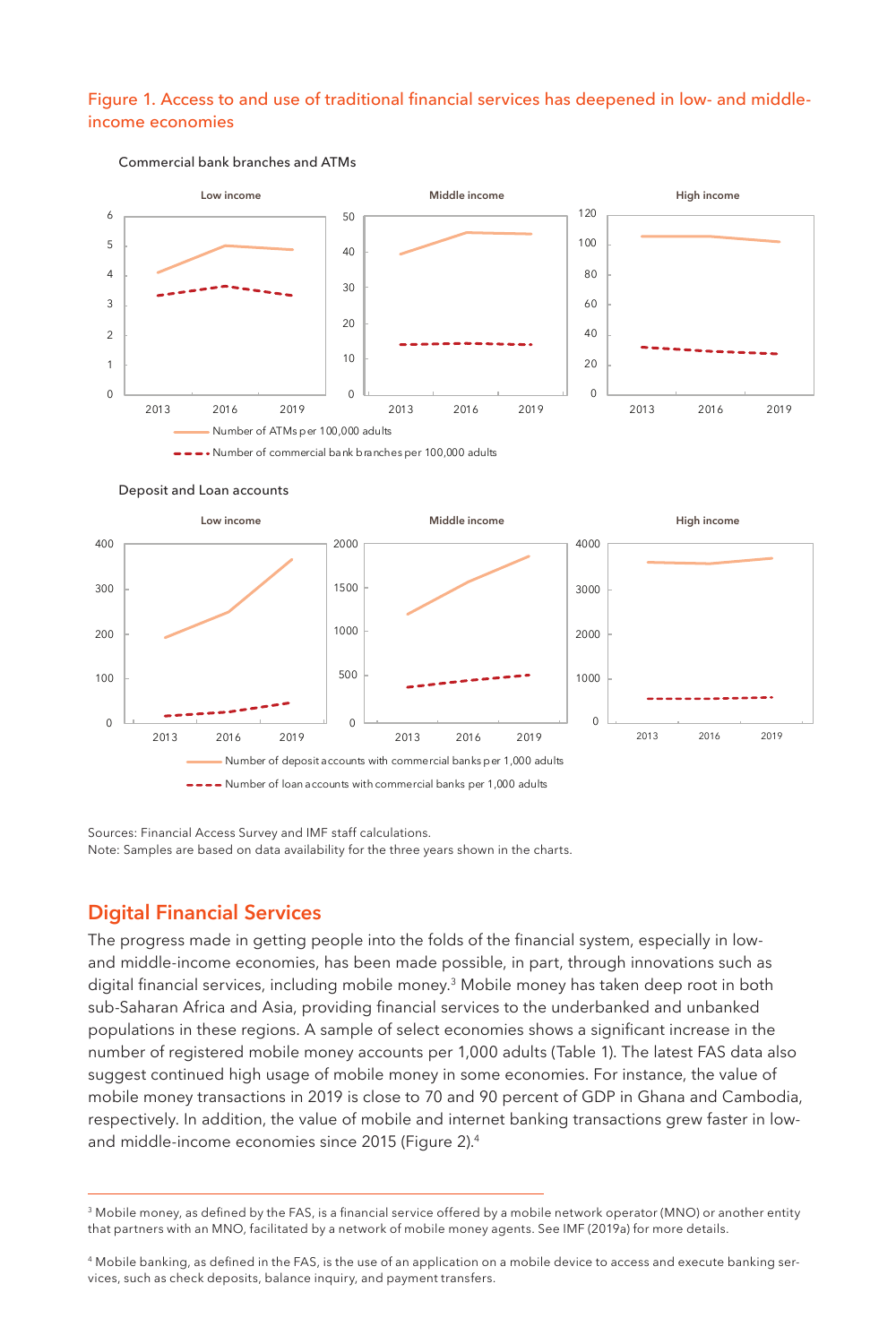#### Table 1: Mobile money has helped increase access to financial services

|                                           |              | 2015 | 2019 |
|-------------------------------------------|--------------|------|------|
| Europe and<br><b>Central Asia</b>         | Armenia      | 118  | 428  |
|                                           | Romania      | 18   | 11   |
| <b>Middle East</b><br>and North<br>Africa | Egypt        | 63   | 224  |
|                                           | Qatar        | 98   | 228  |
| <b>Latin America</b><br>and Caribbean     | Guyana       | 22   | 87   |
|                                           | Mexico       | 84   | 437  |
| East Asia<br>and Pacific                  | Cambodia     | 42   | 459  |
|                                           | Fiji         | 991  | 2250 |
| South Asia                                | India        | 73   | 1265 |
|                                           | Pakistan     | 120  | 328  |
| Sub-Saharan<br>Africa                     | Burkina Faso | 224  | 1049 |
|                                           | Kenya        | 1129 | 1859 |

#### **The number of registered mobile money accounts per 1,000 adults**

Sources: Financial Access Survey and IMF staff calculations.

#### Figure 2. Mobile and internet banking continues to grow in low- and middleincome economies



Sources: Financial Access Survey and IMF staff calculations.

Notes: Samples are based on data fixed throughout time with the same number of countries.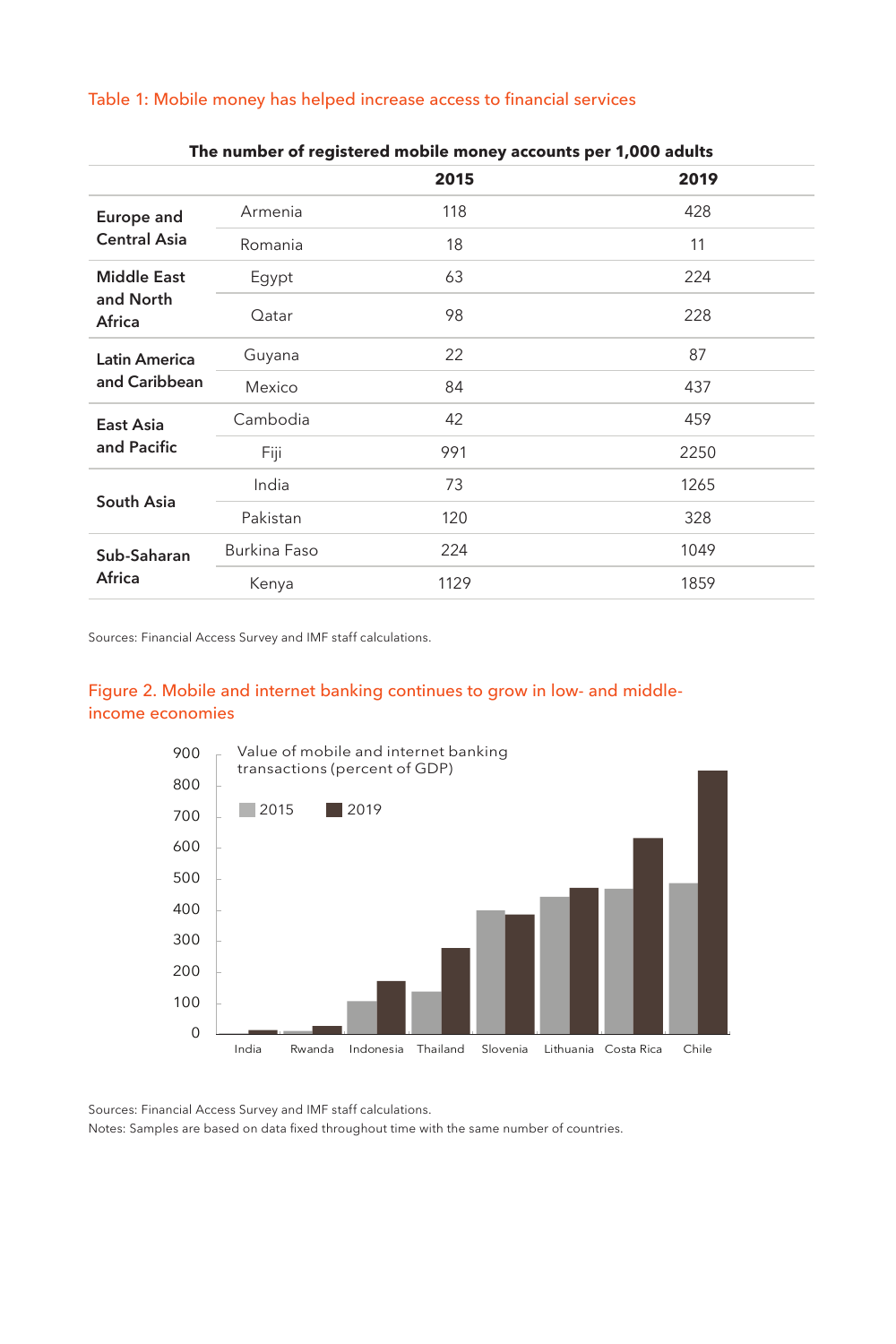# **Women's Financial Inclusion**

Women have often been excluded from the financial system. The latest FAS data suggest that the progress made in advancing women's financial inclusion has varied across countries over the past years. In Chile and Moldova, the financial access gender gap has been reversed with the number of commercial bank deposit accounts held by women exceeding those held by men. However, usage indicators, such as outstanding loans and deposits remain mixed. In Angola and Bangladesh, while progress has been made in recent years to include women in the financial system, the number of deposit accounts held by women are less than half of those held by men. Newly reported gender-disaggregated data, including from Côte d'Ivoire and Paraguay, also point to the importance of continued monitoring of the developments in financial access gender gaps.

Microfinance institutions have been serving an important role in meeting the unmet demand for financial services by women (Espinosa-Vega et al. 2020). Gender-disaggregated data from the FAS highlight this trend continued in 2019 (Figure 3). For example, in Bangladesh, one of the countries that pioneered microfinance, 90 percent of the borrowers at microfinance institutions were women.



#### Figure 3. Microfinance institutions have gained ground among women

Sources: Financial Access Survey and IMF staff calculations. Note: Microfinance Institutions include both deposit taking and non-deposit taking microfinance institutions.

# **SME Finance**

SMEs often face greater constraints accessing finance than larger firms. Bank lending to SMEs in low- and middle-income countries has been stagnant at about 6 percent of GDP over the five years spanning from 2014-2018 (Espinosa-Vega et al. 2020). Lending to SMEs continues to be constrained in 2019 (Figure 4). This highlights the potential role of policies in enabling easier access to credit and loans to SMEs affected by the current pandemic. The next section presents some of the policy responses taken by country authorities to aid SME finance, drawing on the Financial Access COVID-19 Policy Tracker.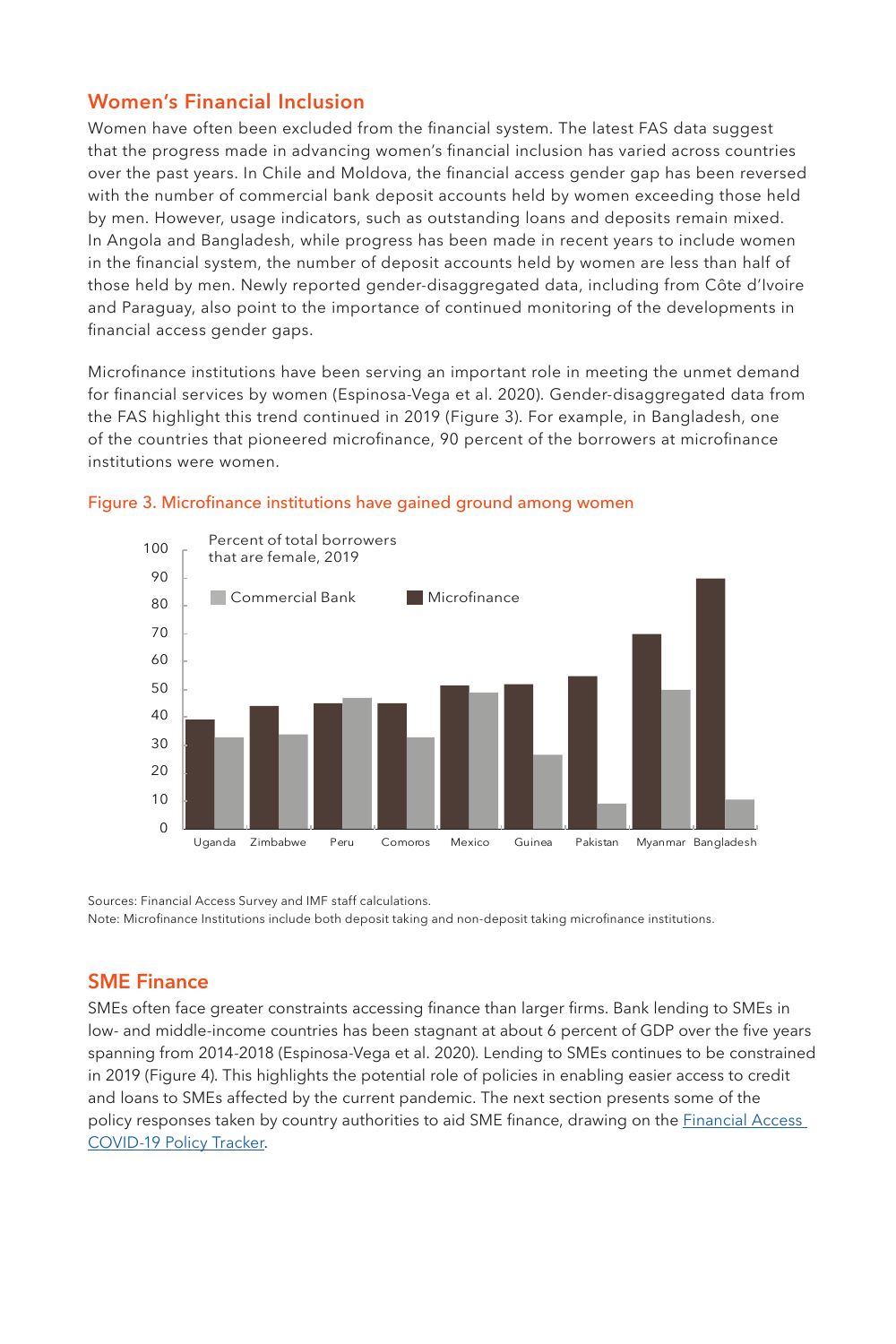

## Figure 4. Funds available to finance SMEs continue to stagnate

Sources: Financial Access Survey and IMF staff calculations.

# **SMES AND COVID-19**

SMEs represent about 90 percent of businesses and more than 50 percent of employment worldwide, contributing up to 40 percent of national income (GDP) in emerging economies (World Bank 2019). At the same time, lockdowns and social distancing measures are expected to significantly impact SMEs in the current environment. In a recent study carried out in 132 countries, nearly two-thirds of micro and small firms reported that the COVID-19 induced crisis has affected their business operations and one-fifth of SMEs confirmed they face risks of closing down permanently within three months (ITC 2020). Against this background, country authorities have put in place measures to help SMEs weather the current pandemic. According to the *Financial Access* COVID-19 Policy Tracker (Box 1), these policy measures can be classified into the following five main categories (Figure 5).

- **• Debt moratoriums:** In order to provide financial relief to SMEs affected by the pandemic, countries have announced temporary delays in debt repayment. In Indonesia, for example, as part of a stimulus package issued by the government, principal and interest payments have been deferred by 6 months. Similarly, commercial banks in Malawi and Botswana have also announced a three-month moratorium on SME debt service.
- **• Loan guarantees:** Public guarantees on loans can incentivize banks to lend to SMEs, especially in the current environment where there is increased uncertainty about credit quality. In Albania, for example, a loan guarantee programme has been announced, which provides all businesses, including SMEs, with 11 billion lek (approx. \$100 million) as a sovereign loan guarantee for payments of wages and salaries and another 15 billion lek (approx. \$140 million) to guarantee working capital loans.
- **• Lower interest rates:** To help SMEs with liquidity, several countries adopted measures to reduce interest rates on lines of credit. In Egypt, for example, the preferential interest rate on loans for SMEs was reduced from 10 to 8 percent. Also, with the objective to support and maintain employment in Russia, the interest rate on central bank loans aimed at supporting lending to SMEs was reduced from 4.0 to 3.5 percent.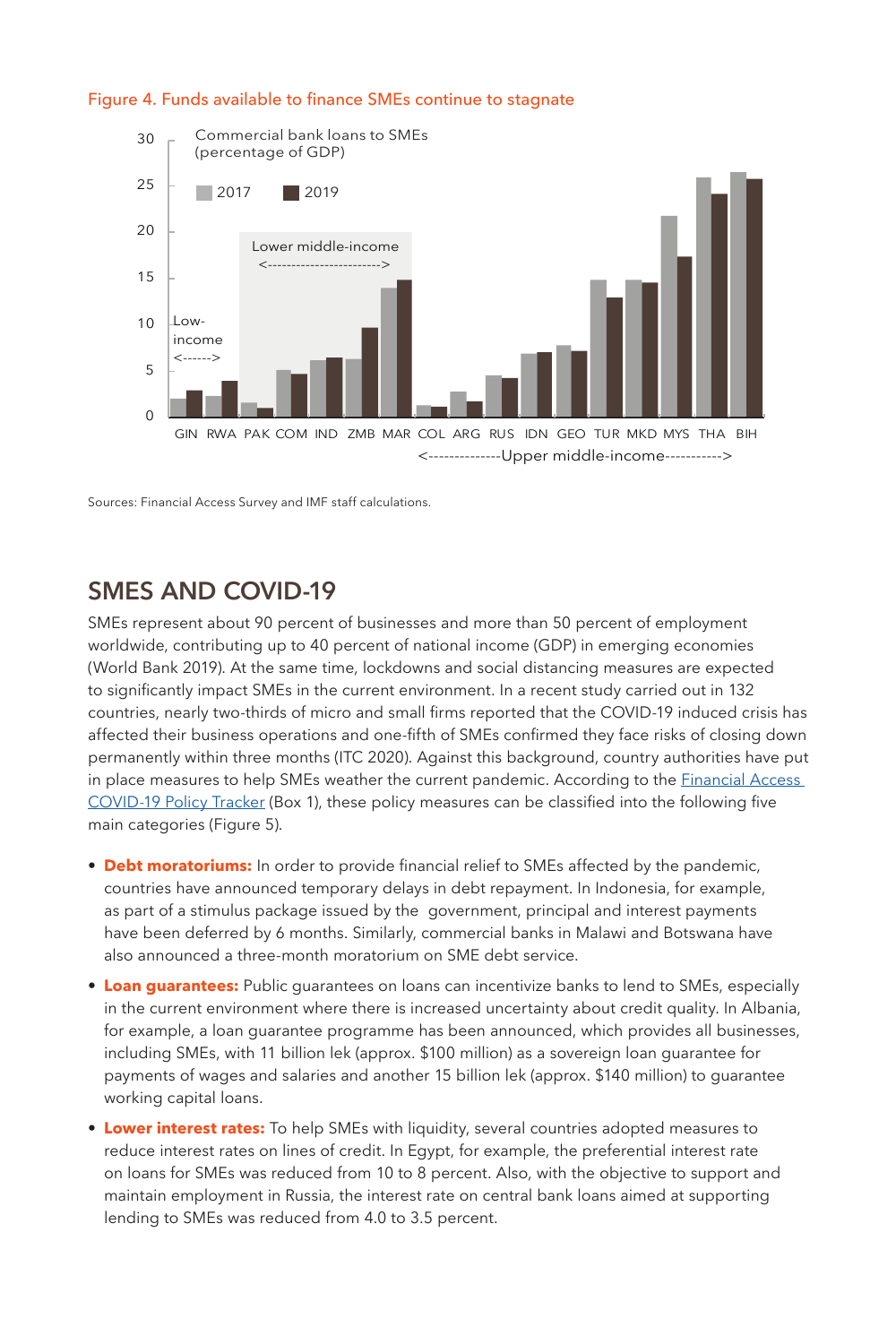- **• Tax relief:** Tax relief, in the form of reduced tax rates or delayed tax filing, has been one of the tools for alleviating the financial burden of SMEs. In Eswatini, for example, the measures undertaken by the government include up to SZL 90 million (approx. \$5 million) in tax refunds for SMEs that have complied with tax obligations, retained employees, and continued paying them during the pandemic. In Chad, the presumptive tax for SMEs has been reduced by 50 percent for 2020, and in Peru, the government approved a three-month extension of income tax declaration for SMEs, offering flexibility to enterprises and households in the repayment of their tax liabilities.
- **• Financial assistance:** Many countries have also provided support via the distribution of financial assistance to the most vulnerable sectors of the economy. In the case of Armenia, grants were given to entrepreneurs and firms, and lump-sum transfers were provided to individuals, including SME employees, who were unemployed after the COVID-19 outbreak.

### Box 1. Financial Access COVID-19 Policy Tracker

Complementing FAS data collection effort in the pandemic environment, the Financial Access COVID-19 Policy Tracker documents and tracks policy measures implemented across the world, focusing on measures to (i) assist SMEs in counteracting the economic distress caused by the pandemic; and (ii) facilitate a move away from cash to digital financial services, especially mobile money transactions.

The Financial Access COVID-19 Policy Tracker aims to facilitate information exchanges and peer learning among country authorities about the measures taken during the pandemic to enable SME financing and greater use of digital financial services. It is compiled using information from publicly available sources, inputs from other IMF departments as well as information and feedback received from country authorities. So far, the tracker includes information for 117, 18, and 28 jurisdictions regarding SME finance, mobile money, and other digital financial services, respectively. To make the information documented in the tracker accessible and user friendly, the policy measures have been classified into categories (see the figure below).



#### **Classification of different policy measures**

Source: Financial Access COVID-19 Policy Tracker, IMF.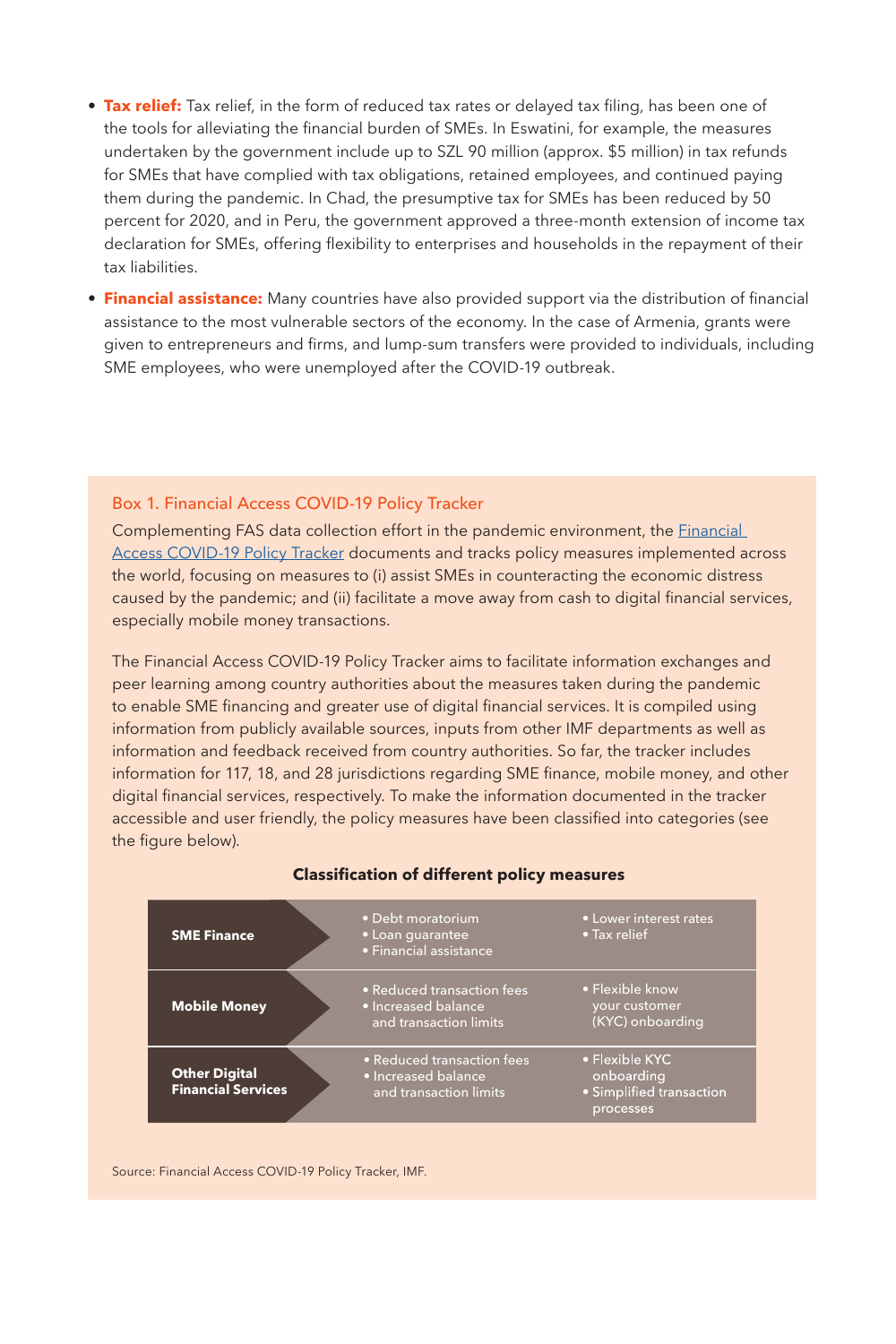## Figure 5. Key policy responses: SMEs



Source: Financial Access COVID-19 Policy Tracker, IMF.

Note: The list of countries in the figure above is only a subset of those included in the tracker. Country examples are for illustration purposes only.

# **DIGITAL FINANCIAL SERVICES DURING COVID-19**

Digital financial services, both mobile money and mobile and internet banking, have two key features that can support undisrupted financial transactions during the current pandemic. First, high levels of market penetration of mobile money in low- and middle-income countries and mobile and internet banking in high-income countries, provide a readily available substitute to move away from in-person cash transactions. Second, the ability to transact with no or almost minimal physical contact is key in these times of social distancing.<sup>5</sup>

In addition to these features that lend themselves seamlessly in the current environment, country authorities across the globe have enacted emergency measures to encourage the use of these digital financial services. The measures—documented in the Financial Access COVID-19 Policy Tracker—can be classified into four broad categories: (i) person-to-person (P2P) transaction fee cuts; (ii) increased balance and transaction limits; (iii) easing of know your customer (KYC) requirements; and (iv) simplified transaction processes (Figure 6).

Several economies introduced—often in collaboration with service providers—transaction fee waivers or higher transaction limits for both mobile money (e.g., Lesotho and Mozambique) and mobile and internet banking (e.g., Kuwait and Portugal). A few economies also eased KYC onboarding requirements to encourage more people to start using digital financial services (e.g., Ghana for mobile money and Egypt for mobile banking). Some country authorities simplified account opening procedures and eased requirements to accept mobile payments by merchants (e.g., Morocco and Bolivia).

<sup>5</sup> See Agur et al. (2020) for a broader discussion on the role of digital financial services in the current pandemic environment.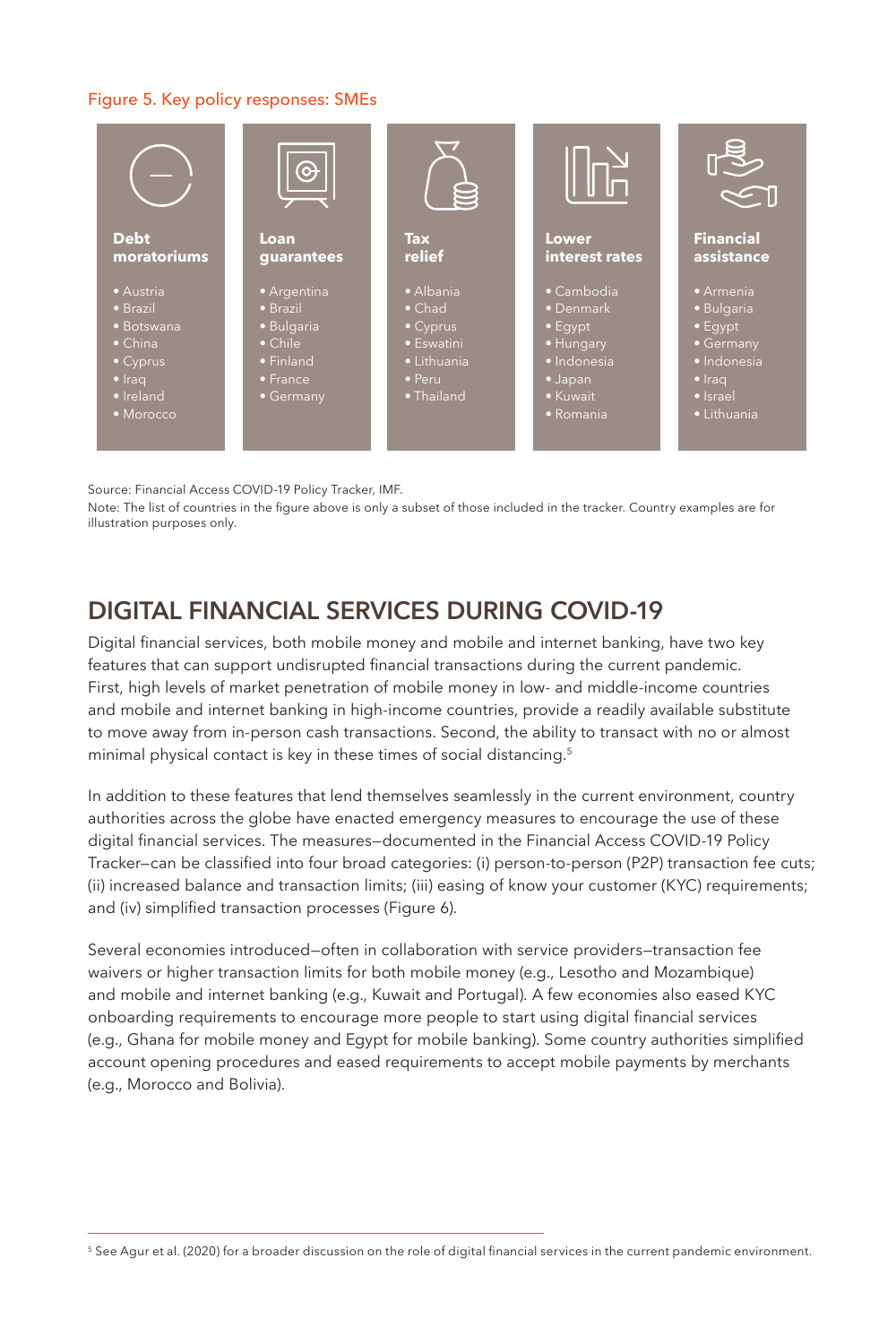## Figure 6. Key policy responses: Digital financial services



Source: Financial Access COVID-19 Policy Tracker, IMF.

Note: The list of countries in the figure above is only a subset of those included in the tracker. Country examples are for illustration purposes only.

While digital financial services may provide opportunities in the pandemic context, these newly introduced measures may also pose some risks. For example, the suspension of mobile money transaction fees may decrease profits for mobile network operators (MNOs) as these fees are an important revenue source for them. Increasing transaction limits while relaxing KYC requirements could expose countries to higher risks of illicit financial flows. Bazarbash et al. (2020) discuss more details on the COVID-19 response measures related to mobile money and its associated risks.<sup>6</sup>

<sup>6</sup> See also Sahay et al. (2020) which highlights the risks of new forms of financial exclusion and financial stability associated with fintech. See also Eriksson von Allmen et al. (2020).

# **ABOUT THE IMF'S FINANCIAL ACCESS SURVEY**

The Financial Access Survey, launched in 2009, is a unique supply-side dataset that enables policymakers to measure and monitor financial inclusion and benchmark progress against peers. The FAS is based on administrative data collected by central banks or financial regulators from financial institutions and service providers.

The dataset covers 189 jurisdictions spanning from 2004 to 2019 and contains 121 time series on financial access and use (such as the number of ATMs and depositors). To facilitate meaningful comparison, the FAS also publishes 70 indicators that are normalized relative to the size of the adult population, land area, and gross domestic product.

FAS 2020 is supported by the IMF's Data for Decisions (D4D) Fund.